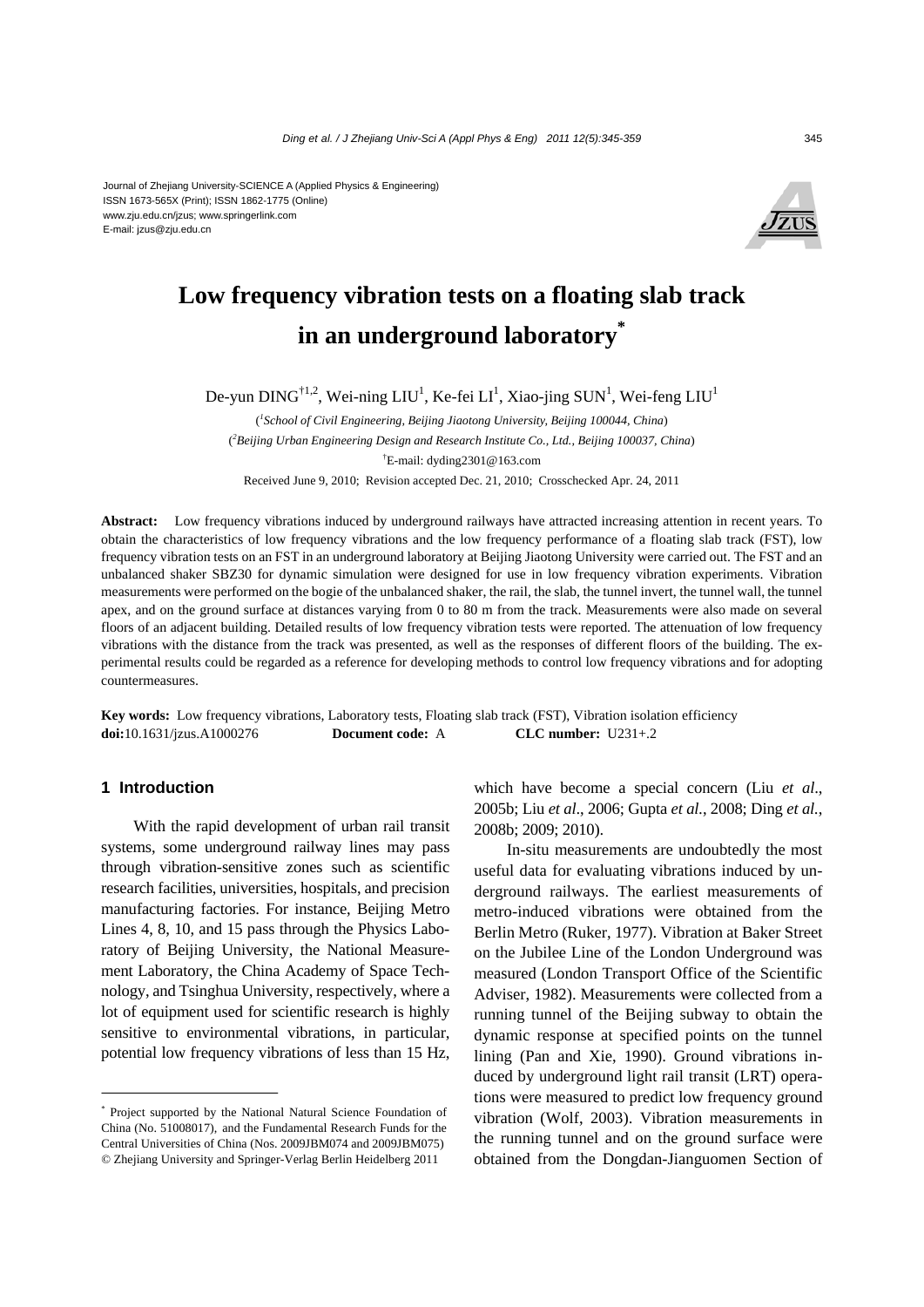Line 1 of the Beijing Metro to obtain the characteristics of vibrations due to metro trains (Liu *et al*., 2005a). A number of vibration measurements from the different track forms used on the bay area rapid transit (BART) system were obtained (Saurenman and Phillips, 2006). In-situ vibration measurements were collected as part of the CONVURT project at a site in Regent's Park on the Bakerloo Line of the London Underground during 35 passages of a test train at a speed of between 20 and 50 km/h (Degrande *et al*., 2006). All these studies concentrated mainly on practical underground railways in operation.

Various countermeasures were developed to control the problem of vibrations from underground trains. A floating slab track (FST) called the massspring system is a typical vibration isolation measure, which has been applied widely in underground railways to mitigate vibrations (Wilson *et al*., 1983; Nelson, 1996; Cui and Chew, 2000; Zhang and Xu, 2002; Sun *et al*., 2005; Lombaert *et al*., 2006; Kuo *et al*., 2008). An FST can isolate vibration levels up to 40 dB, and its basic frequency is usually less than 15 Hz. There are two kinds of FSTs depending on the type of support: rubber bearing and steel spring. Generally, the basic frequency of a steel spring FST is lower than that of a rubber bearing FST.

Based on the low basic frequency and effective isolation performance of FSTs, Beijing Jiaotong University (BJTU) designed a steel spring FST, and conducted low frequency vibration tests in the Lab of Track Vibration Abatement and Control (LTVAC) on the campus, to attempt to determine the characteristics of the low frequency vibrations and the low frequency performance of the steel spring FST.

The main objective of this paper was to describe the results of low frequency vibration tests on the steel spring FST under different supporting conditions. The responses from the track, the tunnel, the ground surface, and the vicinity of the building were obtained. A law of low frequency vibration attenuation with distance from the track was presented, and the low frequency vibrations as a function of the floor number of the building were outlined.

## **2 Low frequency vibration tests**

Low frequency vibration measurements were obtained from the tunnel, the ground surface, and the building sites (Fig. 1). The LTVAC is located in the southeastern part of the BJTU campus, and is surrounded by the Laboratory of All-optical Network and Modern Communications Network to the northeast, a construction zone to the northwest, and the Tunnel Center Building to the south. The Tunnel Center Building is a reinforced concrete frame structure supported by a strip foundation, and it consists of a laboratory and an office building. The part of the structure close to the LTVAC is a laboratory with a height of 6 m, and the rest is a four-floor 12-metertall office building.



**Fig. 1 Plan of the measurement sites on the campus of Beijing Jiaotong University** 

#### **2.1 Characteristics of the laboratory**

The LTVAC has two floors, 1 and 2 (Fig. 2). Floor 1 is a curved tunnel with a small radius of 12.5 m, embedded in sandy silt to a depth of 6 m below ground. Floor 2 is an L-type tunnel, inserted in gravel to a depth of 14 m, a substrate similar to that of the underground railway in Beijing. Both tunnels have the same type of upright-wall concrete lining with a thickness of 0.55 m. The clear width and height of each tunnel are both 4 m.

### **2.2 Characteristics of the floating slab track**

The FST was mounted on the invert of floor 2 at a distance of 3.8 m from the tunnel end to the middle cross section (Fig. 2). It was supported by two rows of steel springs installed in holes. The stiffness of the springs was either  $6.9 \times 10^6$  or  $5.3 \times 10^6$  N/m, and they were spaced at intervals of 1.2, 1.8 or 2.4 m (Fig. 3).

The length, width, and thickness of the slab were 6, 3.5, and 0.45 m, respectively, and the mass of the slab  $M_{slab}$  was 22680 kg. T-60 rails with a mass per unit length of 60.64 kg/m were used, and their total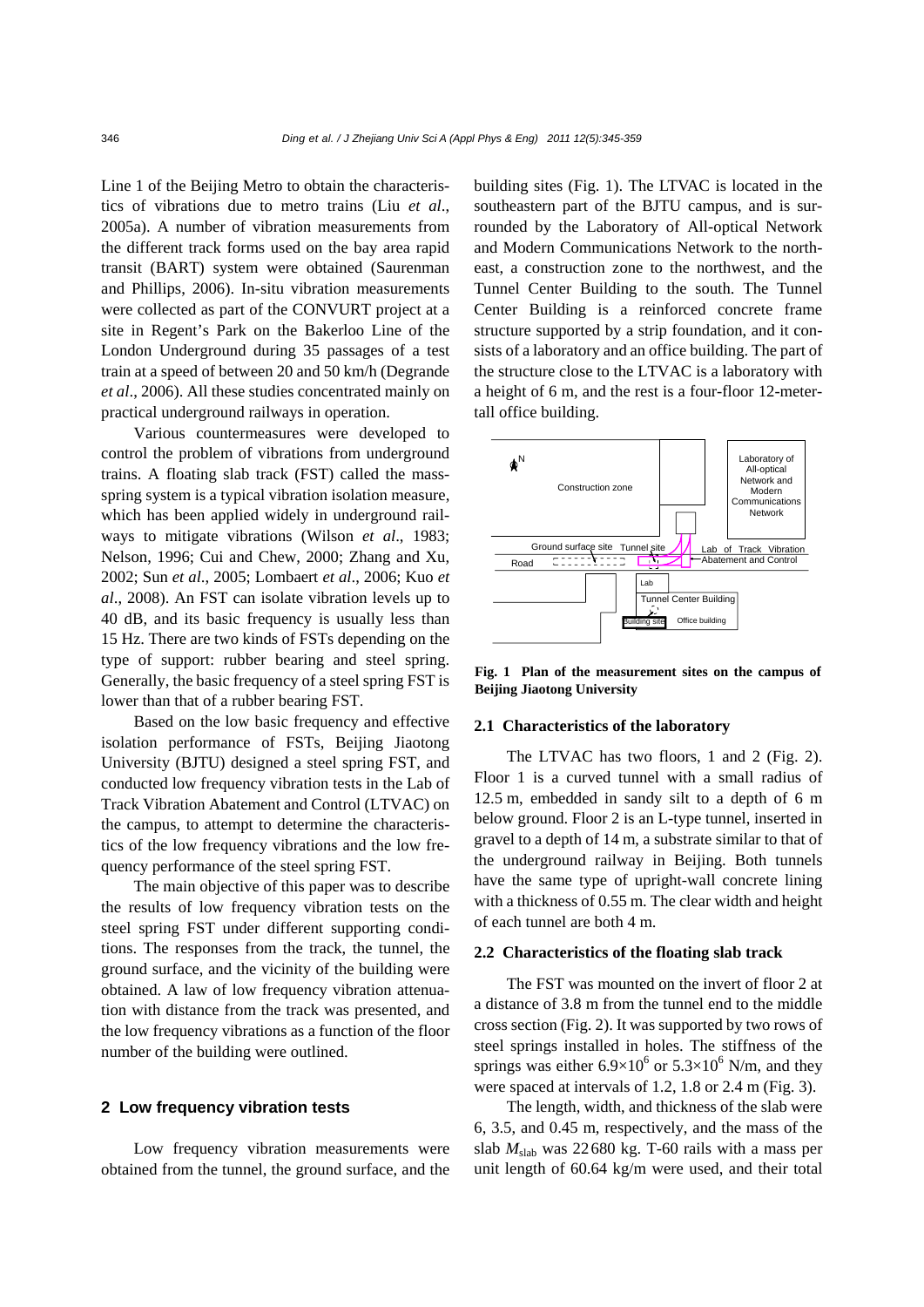

**Fig. 2 Laboratory of Track Vibration Abatement and Control** 

(a) Plan; (b) A-A cross section. *R*: radius of tunnel



**Fig. 3 Plan (a) and cross section (b) of floating slab track** 

mass *M*rail is 728 kg. Rubber rail pads with a stiffness of  $5.0 \times 10^7$  N/m discretely supported the rails at intervals of 0.6 m on the slab.

## **2.3 Unbalanced shaker SBZ30**

To simulate train induced vibrations, an unbalanced shaker SBZ30 for dynamic simulation (Fig. 4) was made, with a total mass  $M_{\text{shaker}}$ =18400 kg. It consisted of a vibration generator and a bogie. The vibration generator had a static eccentric moment in the range of 0 to 250 N·m, and the rotation speed of the eccentric axis was between 0 and 1800 r/min. The unbalanced shaker could produce harmonic loads with amplitudes ranging from 0 to  $2.5 \times 10^5$  N within the frequency range between 5 and 30 Hz. The distance between the two pairs of wheels was 2.2 m, which was similar to that of a Beijing metro train.



**Fig. 4 Unbalanced shaker SBZ30 used for the dynamic simulation**

## **2.4 Test cases**

According to the stiffness, spacing, and allowable deformation of the steel springs, some test cases were designed (Table 1). Case 1 was regarded as a non-isolation measure without the springs installed between the slab and the tunnel invert; Cases 2, 3, 4, and 5 were considered as the isolation measures.

For Cases 2, 3, 4, and 5, four kinds of steel spring combinations were used with four kinds of total effective spring stiffness  $K_{\text{case}\_\ell} = 6.9 \times 10^7$ ,  $5.3 \times 10^7$ ,  $5.52 \times 10^7$ , and  $4.14 \times 10^7$  N/m, respectively. The basic frequencies of the cases with isolation measures could be calculated approximately using the formula  $f_{\text{case}\_\ell} = [K_{\text{case}\_\ell}/(M_{\text{slab}}+M_{\text{tail}})]^{1/2}/(2\pi)$ , resulting in  $f_{\text{case}\_\ell} =$ 8.65, 7.58, 7.73, and 6.70 Hz, respectively. These frequencies were slightly different from those of 8.12, 7.12, 7.31, and 6.50 Hz calculated using the 3D finite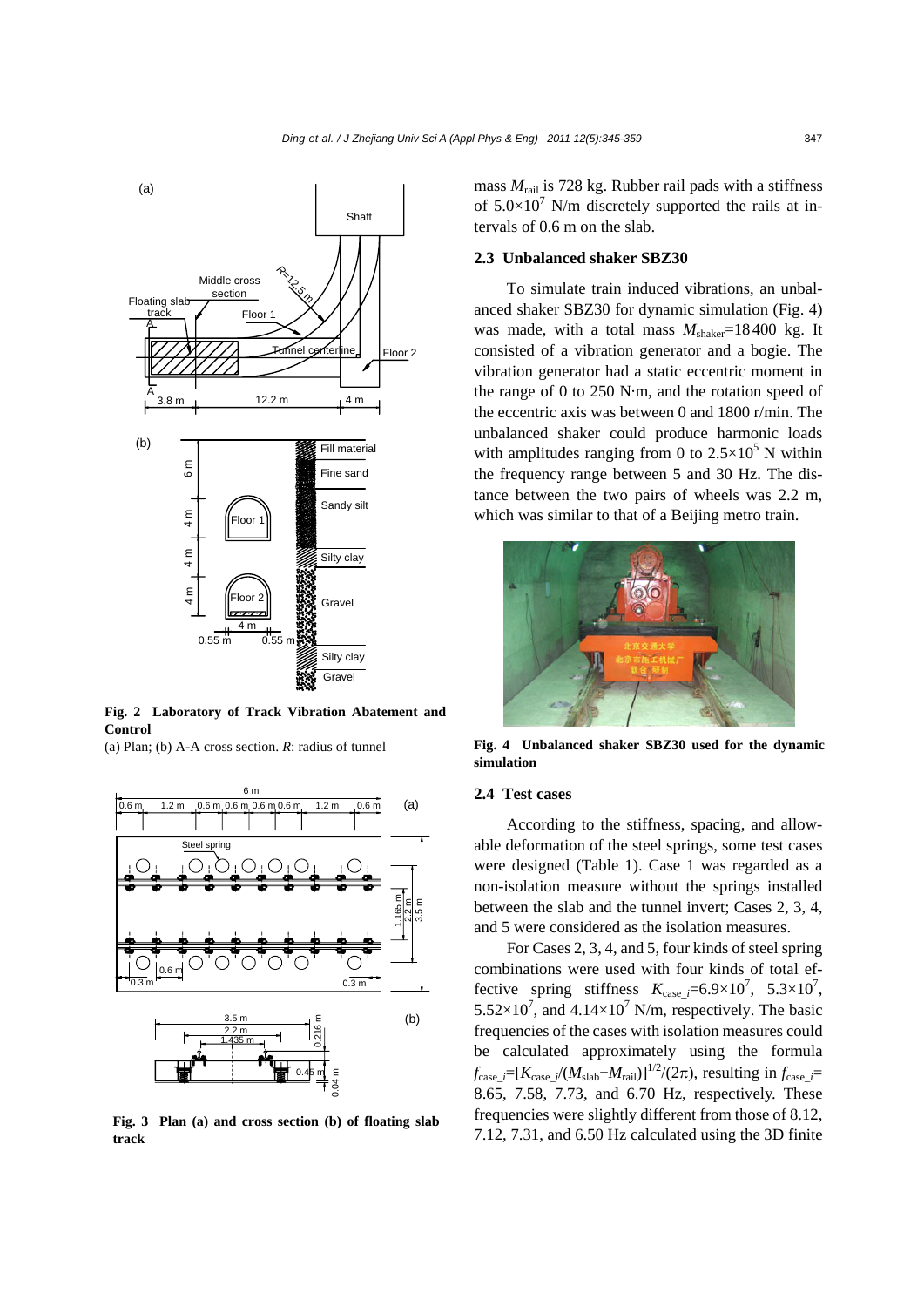element method based on the theory of multipledegree-of-freedom systems (Ding *et al.*, 2008a). If the unbalanced shaker SBZ30 was considered to contribute to the vibration of the track, the basic frequencies would be changed by the formula  $f_{\text{case}} := [K_{\text{case}} / (M_{\text{slab}} + M_{\text{tail}} + M_{\text{shaker}})]^{1/2} / (2\pi)$ , resulting in *f*case*\_i*=6.47, 5.67, 5.79, 5.01 Hz. The basic frequency in Case 3 was similar to that of Case 4; however, the spacing and allowable deformation of steel springs were different between Case 3 and Case 4. For all cases, the effect of differences between the non-isolation and isolation measures on the dynamic characteristics of the FST could be compared, as well as the influence of different sizes of stiffness and spacing of the steel springs.

For all cases, harmonic excitation forces  $(1.1\times10^4, 1.46\times10^4, 1.99\times10^4, 2.59\times10^4, 3.28\times10^4,$  $4.05\times10^4$ ,  $4.90\times10^4$ ,  $5.83\times10^4$ ,  $6.84\times10^4$ ,  $7.94\times10^4$ ,  $9.11 \times 10^4$ ,  $1.0 \times 10^5$  N) produced by the unbalanced shaker SBZ30 between 5.2 and 16 Hz (5.2, 6, 7, 8, 9, 10, 11, 12, 13, 14, 15, 16 Hz) were adopted, based on the research objective and the work requirement of the unbalanced shaker. The maximum force  $F_{\text{max}}$  was  $1.0\times10^5$  N, and therefore the corresponding maximum deformation of the steel springs could be obtained by  $D_{\text{case}\_\mathit{i}}=[(M_{\text{slab}}+M_{\text{real}}+M_{\text{shaker}})g+F_{\text{max}}]/K_{\text{case}\_\mathit{i}}$ , resulting in  $D_{\text{case}}$   $=7.4$ , 9.6, 9.2, 12.3 mm, which indicated that the deformations of the steel springs were within the allowable range (Table 1).

| <b>Table 1 Test cases</b> |  |  |
|---------------------------|--|--|
|---------------------------|--|--|

| No. <sup>1</sup> | Stiffness<br>$(\times 10^6, N/m)$ | Spacing                   | $D_{\text{all}}$<br>(mm) | No. <sup>2</sup> | Spring<br>location** |
|------------------|-----------------------------------|---------------------------|--------------------------|------------------|----------------------|
|                  |                                   | Non-isolation             |                          |                  |                      |
| 2                | 6.9                               | $1.2 \text{ m} \times 4$  | 15                       | 10               |                      |
| 3                | 5.3                               | $1.2 \text{ m} \times 4$  | 10                       | 10               |                      |
| 4                | 6.9                               | $1.8, 1.8, 1.2 \text{ m}$ | 15                       | 8                | 0.0001               |
| 5                | 6.9                               | 2.4 $m \times 2$          | 15                       | 6                | 0.00000<br>0.00000   |

<sup>1</sup> Case number; <sup>2</sup> Spring number; <sup>\*</sup> Spacings are vertically symmetrical distributed, and only a half has been presented, i.e., 1.2 m×4 means four spacings of 1.2 m each between every two springs in the upper half; \*\* Sketch of spring location (black filled circle); *D*<sub>all</sub>: allowable deformation

#### **2.5 Experimental setup**

A right-handed Cartesian frame of reference was defined with the origin at the tunnel invert on the middle cross section, the *x*-axis perpendicular to the

tunnel centerline, the longitudinal *y*-axis in the direction of the tunnel centerline, and the *z*-axis pointing upwards. Vertical accelerations in the tunnel were measured at six different points, T1, T2, T3, T4, T5, and T6, in the *y*=0 plane (Fig. 5a). As shown in Figs. 5b–5g, six Lance accelerometers were glued to the bogie, rail, slab, tunnel invert, tunnel wall, and tunnel apex, respectively. The sensitivity of each accelerometer was 250 m·V/g in the frequency range



**Fig. 5 Measurement setup in the tunnel**  (a) Cross section of measurement points; (b) T1 on the bogie; (c) T2 on the rail; (d) T3 on the slab; (e) T4 on the tunnel

invert; (f) T5 on the tunnel wall; (g) T6 on the tunnel apex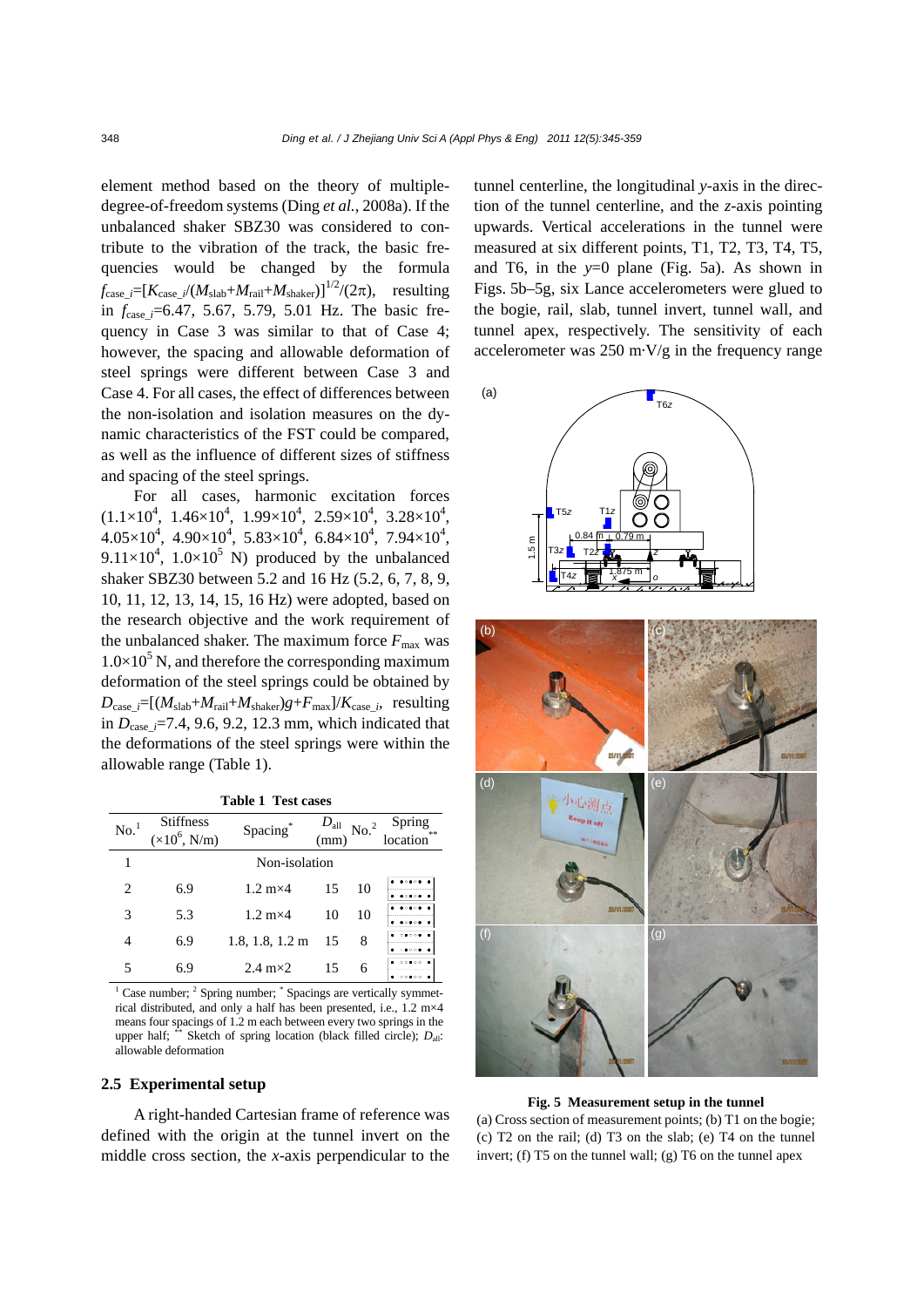between 0.35 and 6000 Hz, and its measurement range was 20 g. The vibration signals were recorded using Wavebook 516E data acquisition with 8 channels at a sampling rate of 512 Hz.

Vertical and horizontal (in the *y*-direction) accelerations were measured at five points, S1, S2, S3, S4, and S5, located on the ground surface (Fig. 6a). Ten Lance accelerometers with a high sensitivity of 40 V/g in the frequency range between 0.2 and 600 Hz and a measurement range of 0.125 g were placed at horizontal distances of 0, 20, 40, 60, and 80 m from the middle cross section. At each point, two accelerometers were mounted on a rectangle steel saddle (Fig. 6b). A FOCUS II dynamic data acquisition analysis apparatus with 8 channels was used to record the vibration signals at a sampling frequency of 512 Hz.



**Fig. 6 Measurement setup on the ground surface**  (a) Plan of measurement points; (b) Accelerometers mounted on a rectangular steel saddle

Fig. 7 shows the location of the measurement points B1, B2, B3, and B4 in the Tunnel Center Building and accelerometers placed on the first floor. On each floor, vertical and horizontal (in the *x*direction) accelerations were measured in the corridor at a horizontal distance of 23 m from the tunnel centerline in the *y*=0 plane. The same accelerometers and data acquisition analysis apparatus were used as on the ground surface.



**Fig. 7 Measurement setup in the building**  (a) Plan of measurement points; (b) Cross section of measurement points; (c) Accelerometers placed on the 1st floor

# **3 Analysis of test data**

## **3.1 Data processing**

The magnitude of excitation forces varied from  $1.1 \times 10^4$  to  $1.0 \times 10^5$  N in the frequency range between 5.2 and 16 Hz. To obtain comparable results, the assumption that excitation force varied directly with vibration acceleration was used in data processing, based on the small deformation of elasticity theory. Therefore, the recorded accelerations could be normalized into unit-force accelerations. Note that the unit force was equal to  $1.0 \times 10^3$  N. In the following data analysis, the normalized accelerations were adopted.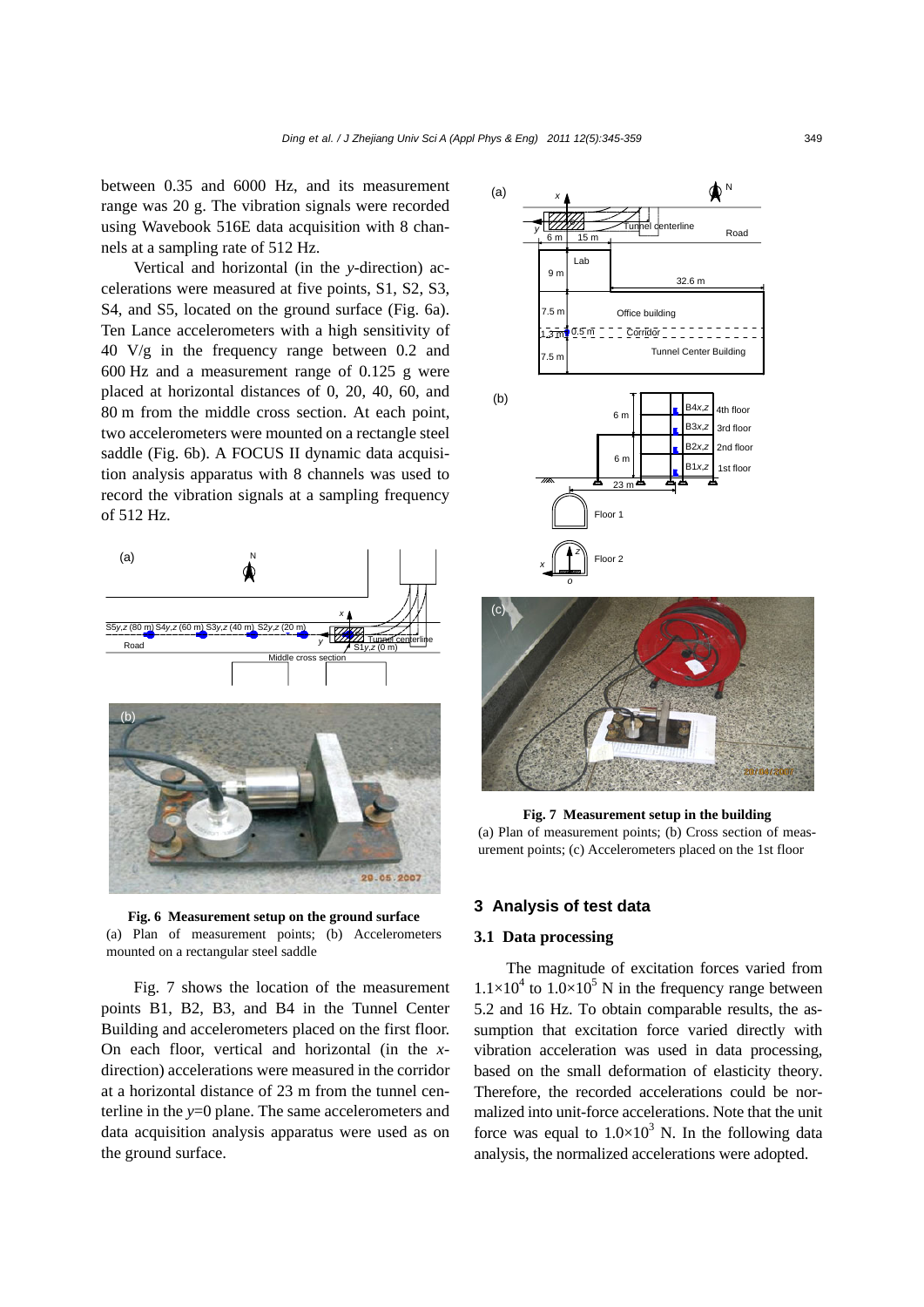The vibration acceleration level (VAL, dB), vibration transfer loss (VTL, dB), insertion loss (IL, dB) and transmission coefficient (TC) are expressed as follows:

$$
VAL = 20\lg(a/a_0),\tag{1}
$$

$$
VTL = VALi - VALk, \t(2)
$$

$$
IL = 20lg(auniso / aiso),
$$
\n(3)

$$
TC = \frac{\frac{1}{2\pi} \int_{-\infty}^{+\infty} Y(t) \exp(-j2\pi ft)}{\frac{1}{2\pi} \int_{-\infty}^{+\infty} X(t) \exp(-j2\pi ft)} = \frac{Y(f)}{X(f)}, \quad (4)
$$

where  $a$  is the root mean square (RMS) of vibration acceleration, and  $a_0=10^{-6}$  m/s<sup>2</sup> is the reference vibration acceleration; subscripts '*i*' and '*k*' refer to different positions, while 'uniso' and 'iso' refer to the non-isolation and isolation measures, respectively; *X*(*t*) and *Y*(*t*) are the input and output respectively of the vibration system, *X*(*f*) and *Y*(*f*) are the input and output Fourier transformations respectively of the vibration system, *t* is the time, and *f* is the frequency.

## **3.2 Responses of the track and the tunnel**

In the following analysis of vibration responses from different cases, Case 3 is omitted, because the response was almost the same as that of Case 4.

Fig. 8 summarizes the vertical VALs at different positions in the tunnel in different cases. In every case, the trends at different positions were similar. In Case 1, the vertical VAL reached a maximum at around 12 Hz, which can be explained by the resonance of the unbalanced shaker SBZ30. There was a marked peak at about 7 Hz in Case 2, and peaks occurred around 6 Hz in Cases 4 and 5, explained by the resonance of the whole system including the FST and the unbalanced shaker SBZ30. It can be clearly seen that the resonance frequency shifted from 12 to 6 or 7 Hz with the installation of steel springs. Note that the resonance frequencies seem somewhat different from the basic frequencies in Section 2.4, because the interfaces between the FST and the unbalanced shaker were not rigid during the vibration tests.

The vertical VALs on the bogie (T1), rail (T2), and slab (T3) were obviously larger than those on the tunnel invert (T4), tunnel wall (T5), and tunnel



**Fig. 8 Vertical vibration acceleration levels (VALs) at different positions in the tunnel in different cases**  (a) Case 1; (b) Case 2; (c) Case 4; (d) Case 5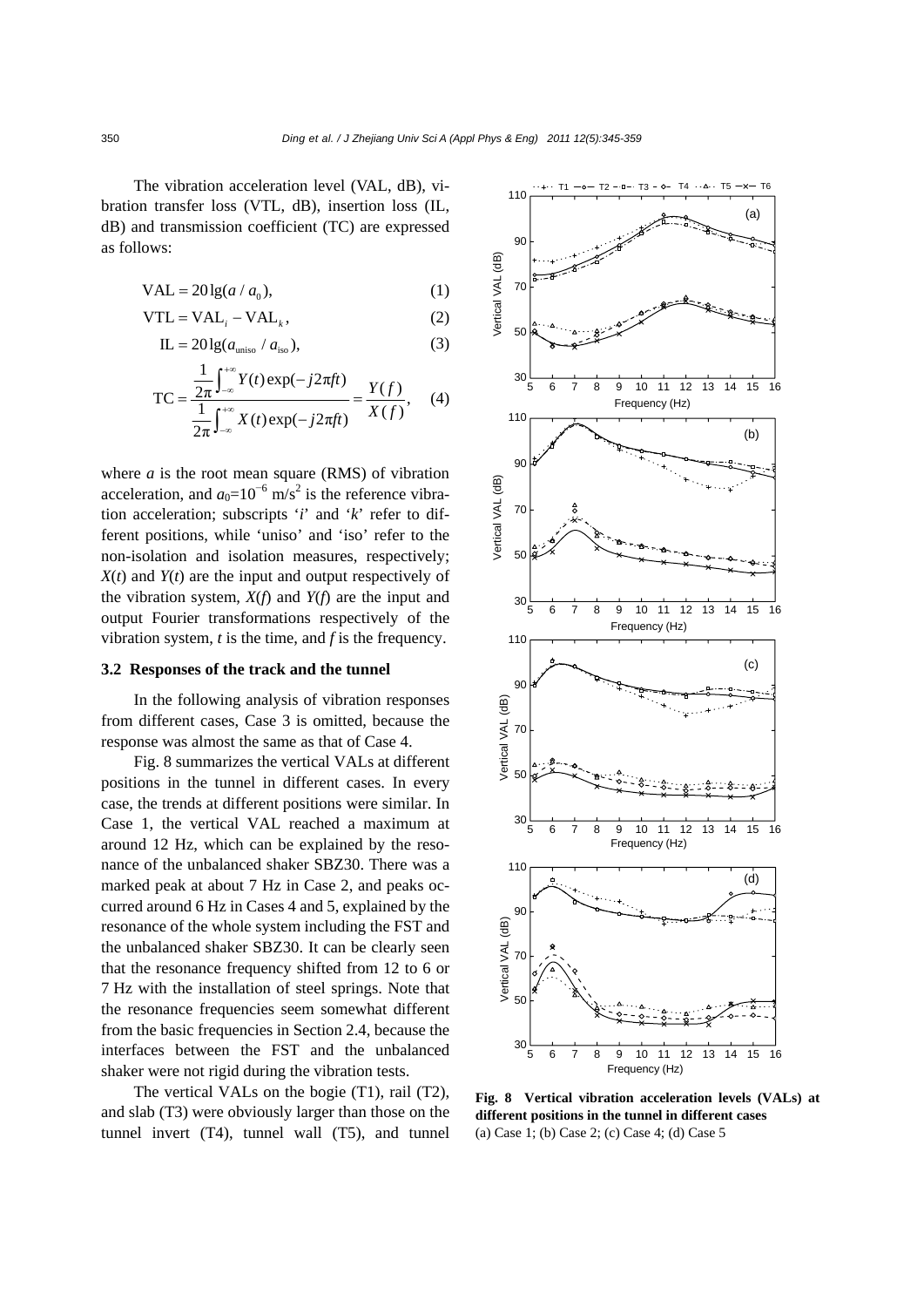apex (T6). The VTL from the slab to the tunnel invert attenuated in the range between 29.7 and 46.2 dB, according to the statistic of the vertical VALs at different positions in different cases. The maxima of the VTL from the slab to the tunnel invert in Cases 2, 4, and 5 were 42.4, 44.2, and 46.2 dB respectively, which shows that the smaller was the total effective spring stiffness, the greater was the VTL in the frequency range from 5 to 16 Hz.

Fig. 9 illustrates the vertical IL values on the tunnel invert (T4) and the tunnel apex (T6). Above 9 Hz, the vertical IL values were positive, which shows that vibrations can be attenuated by means of the FST. Vibration isolation efficiency in Case 2 was not as good as those in Cases 4 and 5, because the total effective spring stiffness was greater in Case 2; and the maximum of the vertical IL values was about 25 dB at around 12 Hz. At around the resonance frequencies in Cases 2, 4, and 5, the vertical IL values were negative, which indicates that vibrations can be amplified by using the FST.

Fig. 10 gives the vertical TCs from the slab to the tunnel invert and the tunnel apex. The vertical TC values in Case 1 were obviously the highest of all the cases, and they became smaller and invariable in Cases 2, 4, and 5. The values varied moderately between frequencies of 5 and 16 Hz in all cases with isolation measures. For Case 1, the vertical TC values from the slab to the tunnel invert and the tunnel apex ranged between 0.012 and 0.028, while for Cases 2, 4, and 5, they ranged between 0 and 0.01.

### **3.3 Response on the ground surface**

Fig. 11 shows the vertical and horizontal VALs at S1, S2, S3, S4, and S5 on the ground surface for different cases. Generally, the vertical response tended to be greater than the horizontal response; the maxima of the vertical and horizontal responses in Cases 1, 2, 4, and 5 appeared at about 12, 7, 6, and 6 Hz respectively. Due to the installation of steel springs, the vertical and horizontal responses on the ground surface declined markedly at frequencies above 9 Hz. In general, at frequencies greater than 7 Hz, Case 2 showed the greatest vertical response on the ground surface due to the installation of steel springs, and Case 5 the smallest; however, the variation in the horizontal responses due to the springs showed a different pattern at each position.



**Fig. 9 Vertical insertion loss (IL) values at the tunnel invert T4 (a) and apex T6 (b)**



**Fig. 10 Vertical transmission coefficients (TCs) from the slab to the tunnel invert T4 (a) and apex T6 (b)**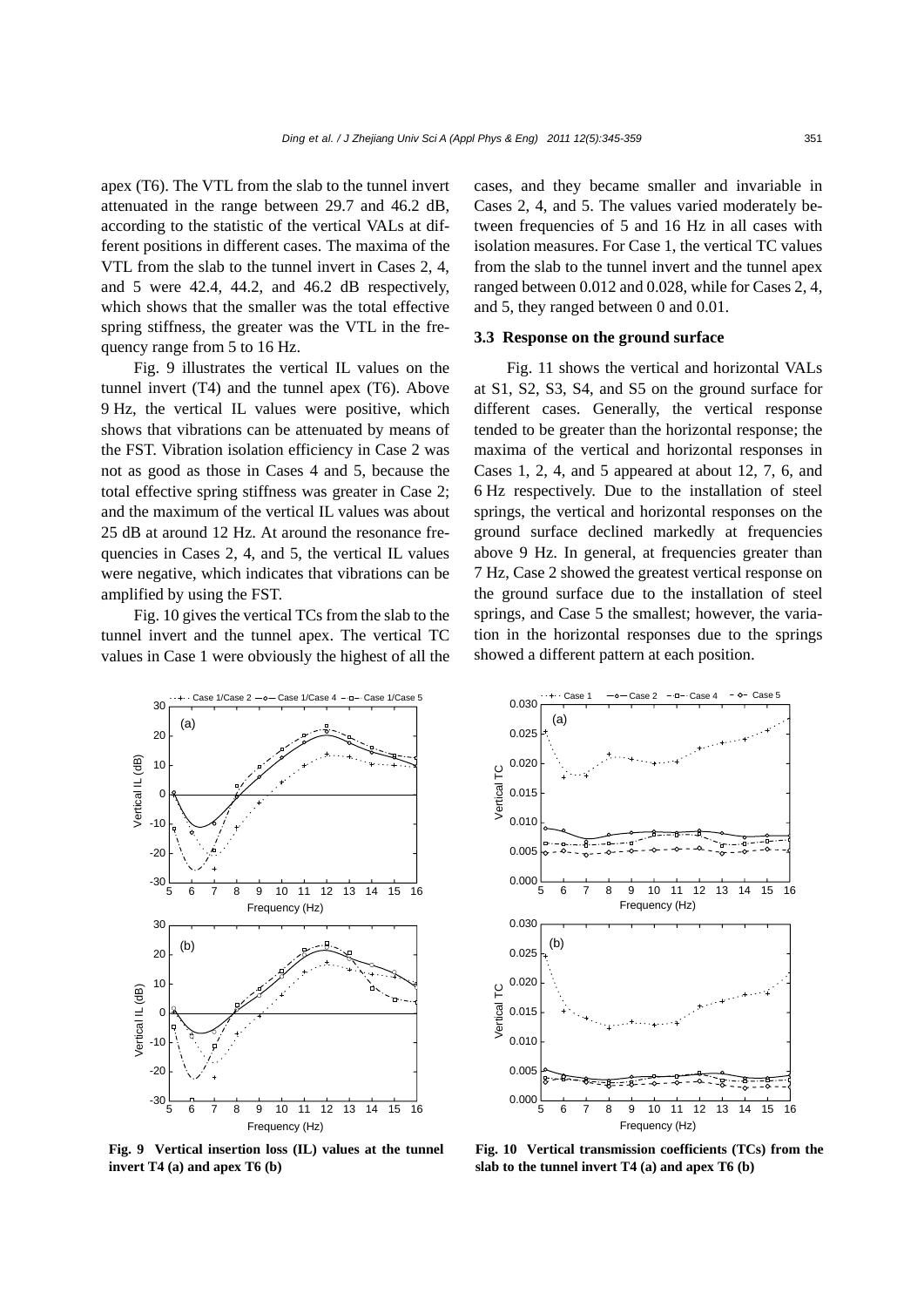

**Fig. 11 Vertical (left) and horizontal (right) vibration acceleration levels (VALs) for different cases at different positions** (a) S1; (b) S2; (c) S3; (d) S4; (e) S5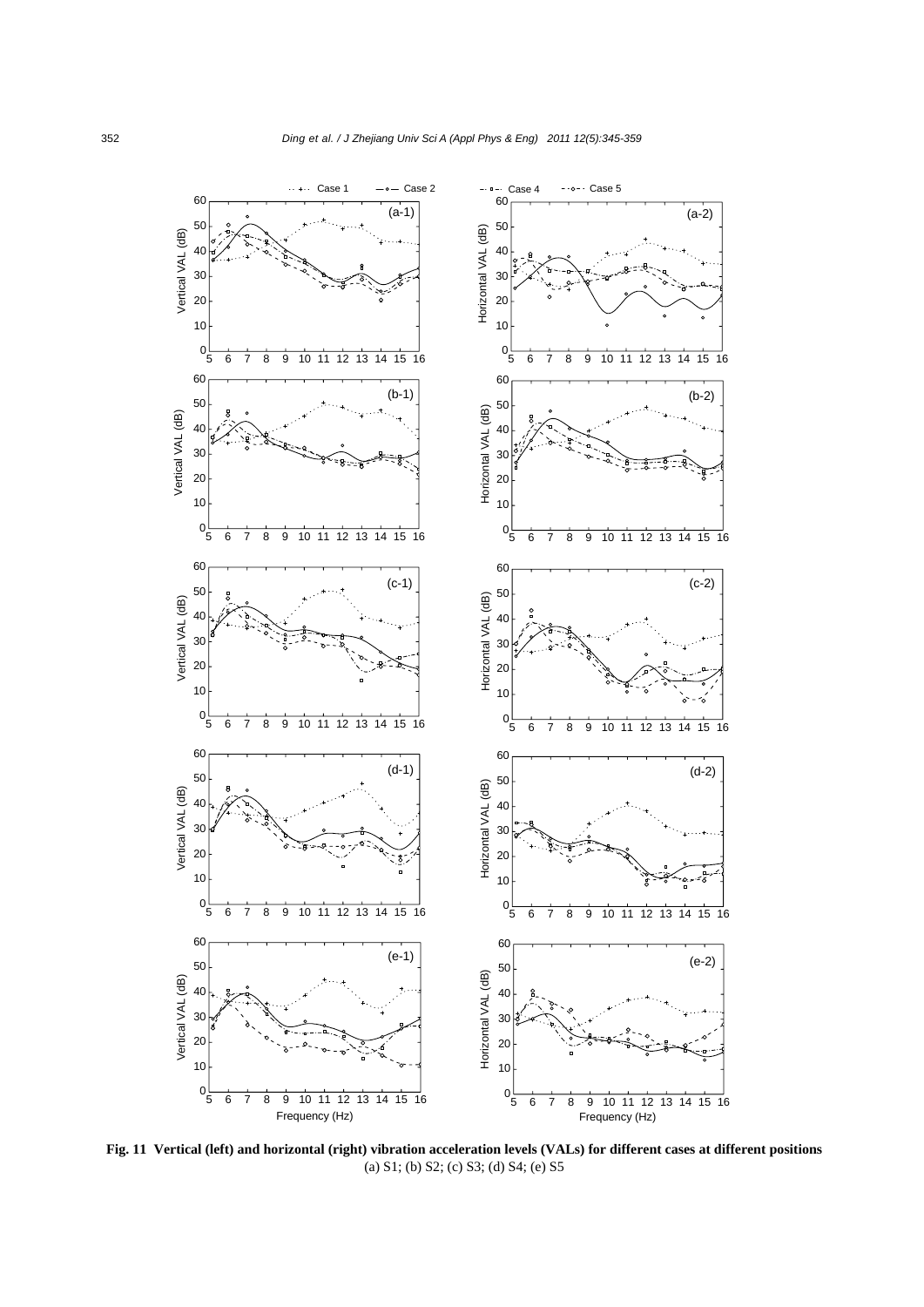An important question is how the horizontal distance affects the variation in VALs. Fig. 12 shows the vertical and horizontal VALs as a function of the horizontal distance from the track at different frequencies in different cases. For Case 1, the vertical component changed moderately with distance at frequencies below 10 Hz, but reduced slightly with distance at frequencies above 10 Hz; the horizontal component showed comparatively large variation within 40 m, and there was an amplification zone at around 20 m. For Cases 2, 4, and 5, the vertical component attenuated with distance overall; the horizontal component undulated with distance, and in general, there was also an amplification zone at about 20 m.



**Fig. 12 Vertical (left) and horizontal (right) vibration acceleration levels (VALs) as a function of the distance from the track at different frequencies in different cases** 

(a) Case 1; (b) Case 2; (c) Case 4; (d) Case 5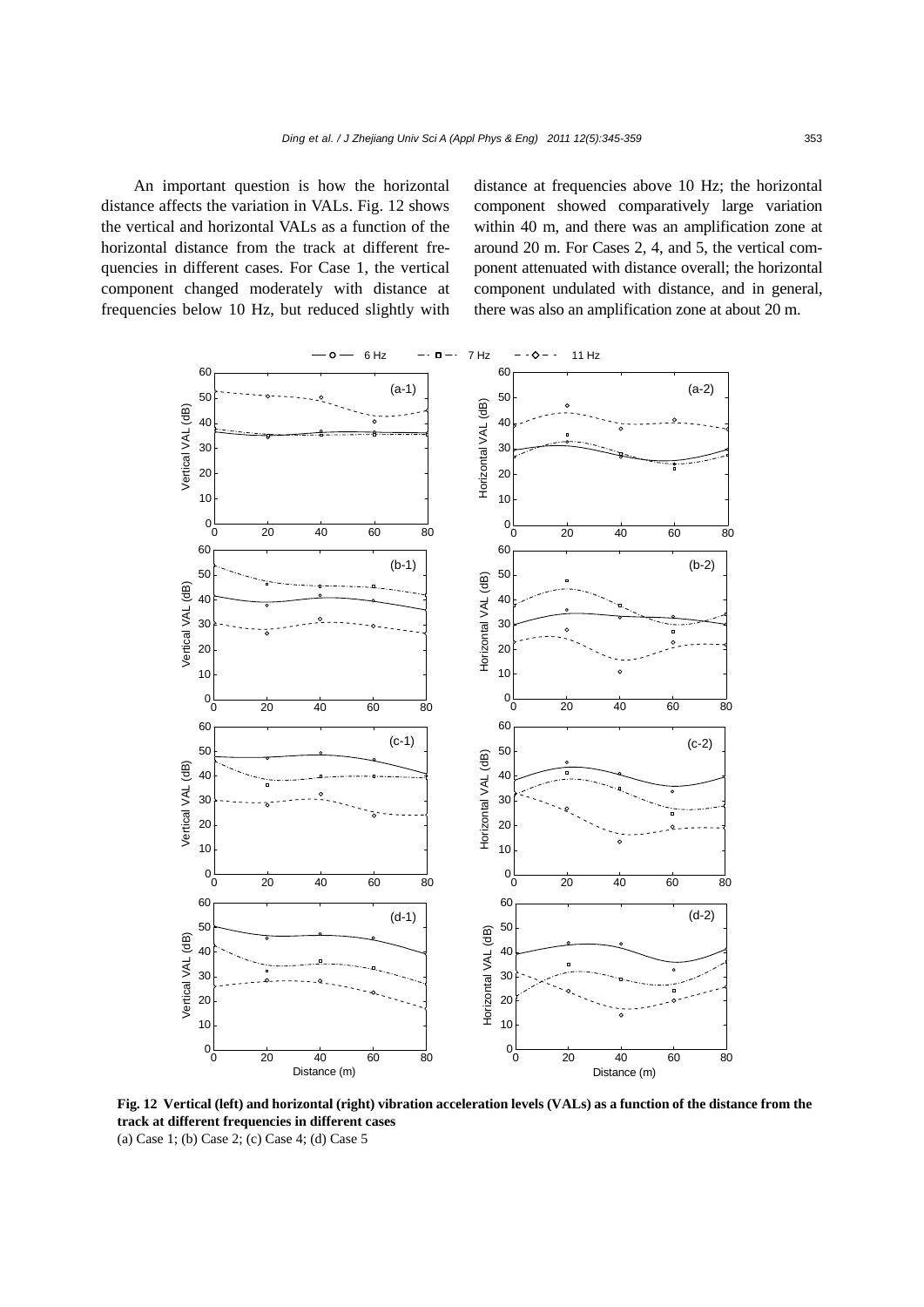Fig. 13 shows the vertical and horizontal IL values at S1, S3, and S5 on the ground surface. At frequencies greater than 9 Hz, the vertical and horizontal responses were both positive, which shows that vibrations can be attenuated by using the FST. Vibration isolation efficiency reached up to 30 dB in the vertical direction and 25 dB in the horizontal direction. For the vertical response, above 9 Hz, vibration isolation performance in Case 5 was better than those in Cases 2 and 4 at distances between 0 and 80 m. For the horizontal response, above 9 Hz, vibration isolation efficiency in Case 2 was the best at 0 m, but decreased at 40 and 80 m; at 80 m, vibration isolation efficiency in Case 5 was worse than those of other cases, which shows that the reduction in the total effective spring stiffness was of no avail in attenuating

low frequency vibrations in the horizontal direction in the far field.

How do the soil layers attenuate low frequency vibrations? Vibrations on the tunnel invert were considered as an input, and the responses on the ground surface at different horizontal distances were regarded as some outputs. The vertical TCs from the tunnel invert to the ground surface were obtained in all cases, and were then averaged. Fig. 14 sums up the vertical TCs from the tunnel invert to the ground surface. With increasing distance, in general, the TCs decreased. The TC values from the tunnel invert to the ground surface ranged between 0 and 0.5. The TC values reduced slightly with the frequency, indicating that the soil layers could not easily dissipate low frequency vibrations.



**Fig. 13 Vertical (left) and horizontal (right) insertion loss (IL) values at different positions**  (a) S1; (b) S3; (c) S5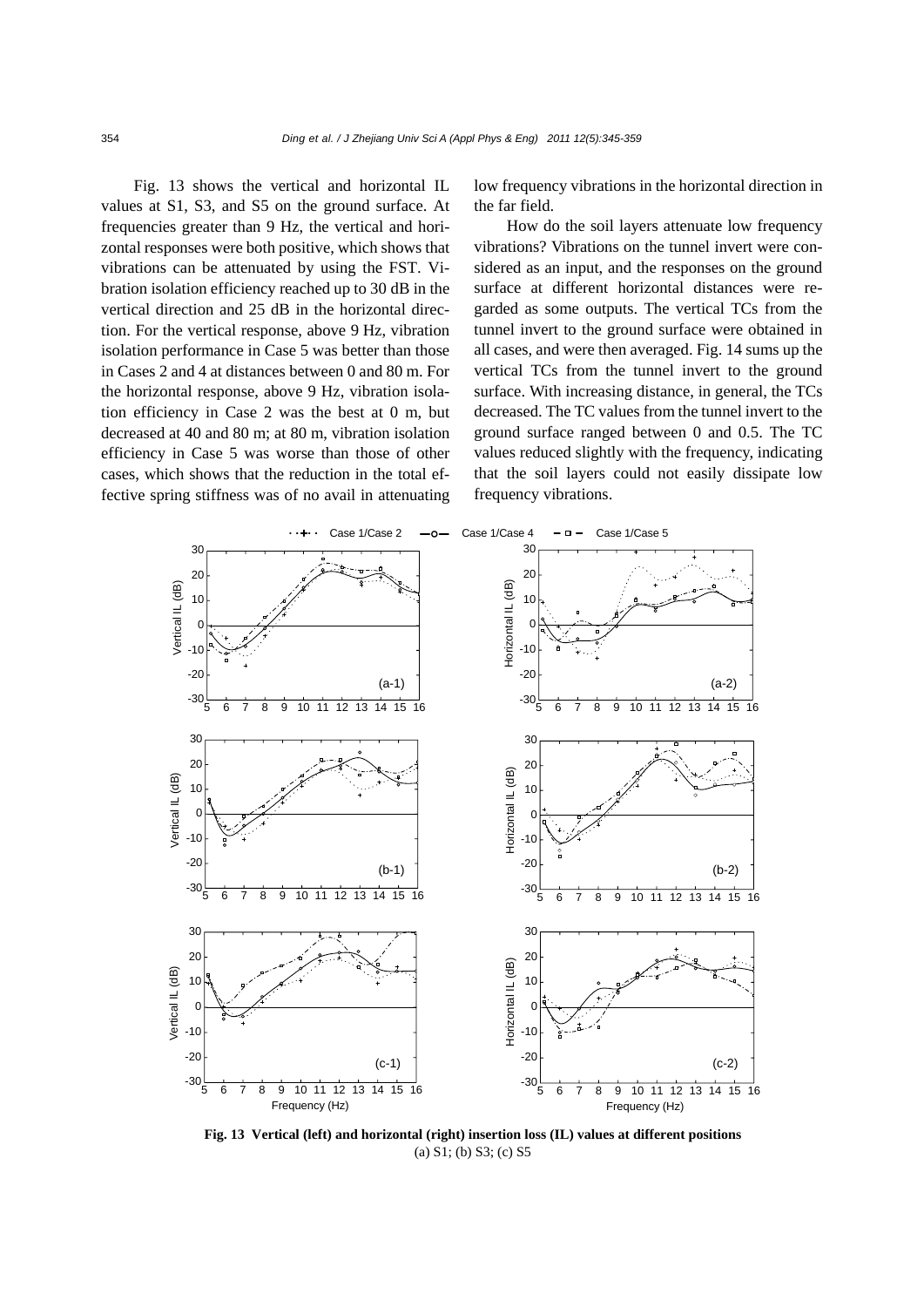

**Fig. 14 Vertical transmission coefficients (TCs) from the tunnel invert to the ground surface** 

The low frequency vibration responses on the ground surface are dependent chiefly on the geologic characteristics of the soil surrounding the LTVAC. The stratigraphic section of the test site shows that there are seven main layers from top to bottom: fill material, fine sand, sandy silt, silty clay, gravel, silty clay, and gravel (Fig. 2), which is regarded as a typical stratum in Beijing. Therefore, low frequency vibration characteristics on the ground surface at the LTVAC can be applied to describe approximately the vibrations in other parts of Beijing.

## **3.4 Response in the building**

Fig. 15 shows the vertical and horizontal VALs on different floors of the building in different cases. Generally, the horizontal response was greater than the vertical response, which is a different result from that on the ground surface. For the vertical response, the trends of VALs on different floors were the same for each case, and the VALs on all floors approximated each other. For the horizontal response, the VALs changed markedly with the frequency: below 9 Hz, the VALs on the 4th floor were the highest, while between 10 and 15 Hz they were the lowest.

Fig. 16 shows the vertical and horizontal VALs as a function of the floor number. In general, the vertical component varied moderately with the floor number and approximated on each floor. The horizontal component markedly increased with the floor number at frequencies below 10 Hz, and decreased at frequencies above 10 Hz.

Fig. 17 illustrates the vertical and horizontal IL values on the 2nd (B2) and 4th (B4) floors. Generally, vibrations in Cases 2, 4, and 5 could be attenuated at frequencies above 9 Hz, compared with those in

Case 1. However, they were amplified at around the natural frequencies of the FSTs. The maxima of vertical and horizontal responses were about 30 and 25 dB, respectively. As can be seen from the vertical and horizontal responses, above 9 Hz, vibration isolation efficiency in Case 2 was lower than those in the other cases.

The characteristics described above of low frequency vibrations in the building are dependent mainly on the construction of the Tunnel Center Building. The experimental results in this study can be used as a reference for predicting the vibrations of similar buildings. If a building had a different structure (foundation type, structure type, floor numbers, etc.), the vibration characteristics would change; therefore, it would be worth studying the low frequency vibrations in different buildings.

# **4 Conclusions**

This paper summarizes important observations of low frequency vibration measurements performed in the Lab of Track Vibration Abatement and Control on the campus of Beijing Jiaotong University. The following conclusions can be drawn from the present analysis.

1. The basic frequencies of the floating slab track (FST) used in the tests were in the range between 6 and 7 Hz. When the spacing of steel springs was constant and their stiffness was reduced, or when the stiffness of steel springs was constant and the spacing of steel springs was lengthened, the basic frequency decreased.

2. The low frequency vibration transfer losses (VTLs) from the slab to the tunnel invert ranged between 29.7 and 46.2 dB. The greater was the total effective spring stiffness, the smaller was the VTL.

3. The low frequency vibration isolation efficiencies of the FST reached up to 30 dB. The maxima of vertical insertion loss (IL) in the tunnel, on the ground surface, and in the building were about 25, 30, and 30 dB, respectively. The maxima of horizontal IL on the ground surface and in the building were both 25 dB. At frequencies above 9 Hz, the low frequency vibrations were attenuated by the FST, while below 9 Hz, vibrations were amplified, especially, around the basic frequency.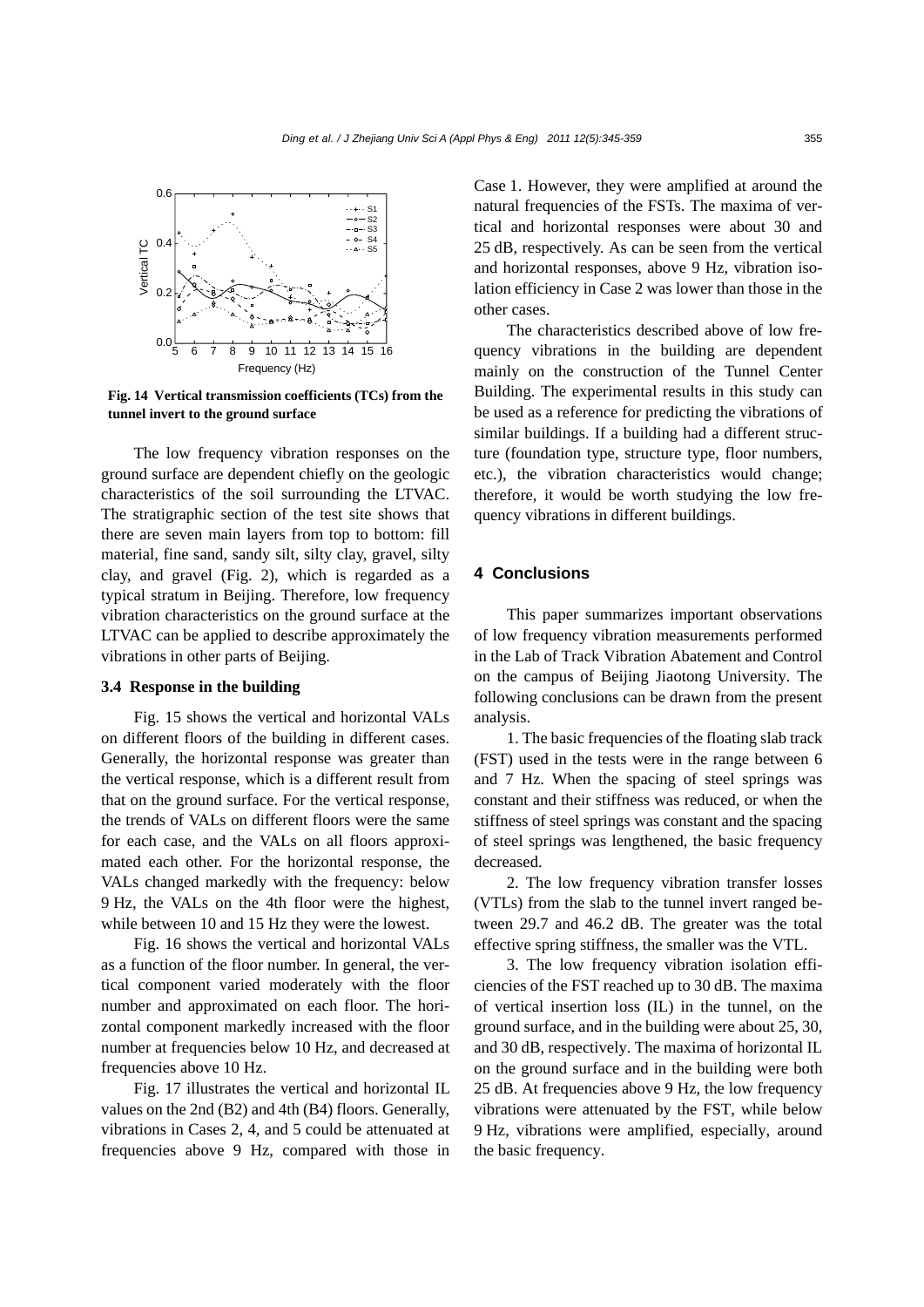4. The transmission coefficients (TCs) could be greatly reduced by the FST. The TCs from the slab to the tunnel without isolation measures ranged between 0.012 and 0.028. However, with the FST they ranged between 0 and 0.01.

5. The TCs of the soil at the test sites ranged between 0 and 0.5, and were slightly reduced with the low frequency, indicating that the soil could not easily dissipate low frequency vibrations.

6. In the tests, the vertical low frequency vibrations played a leading role on the ground surface, compared with the horizontal ones. The vertical low frequency vibrations attenuated with the horizontal distance to the track; the horizontal low frequency



**Fig. 15 Vertical (left) and horizontal (right) vibration acceleration levels (VALs) on different floors in different cases**  (a) Case 1; (b) Case 2; (c) Case 4; (d) Case 5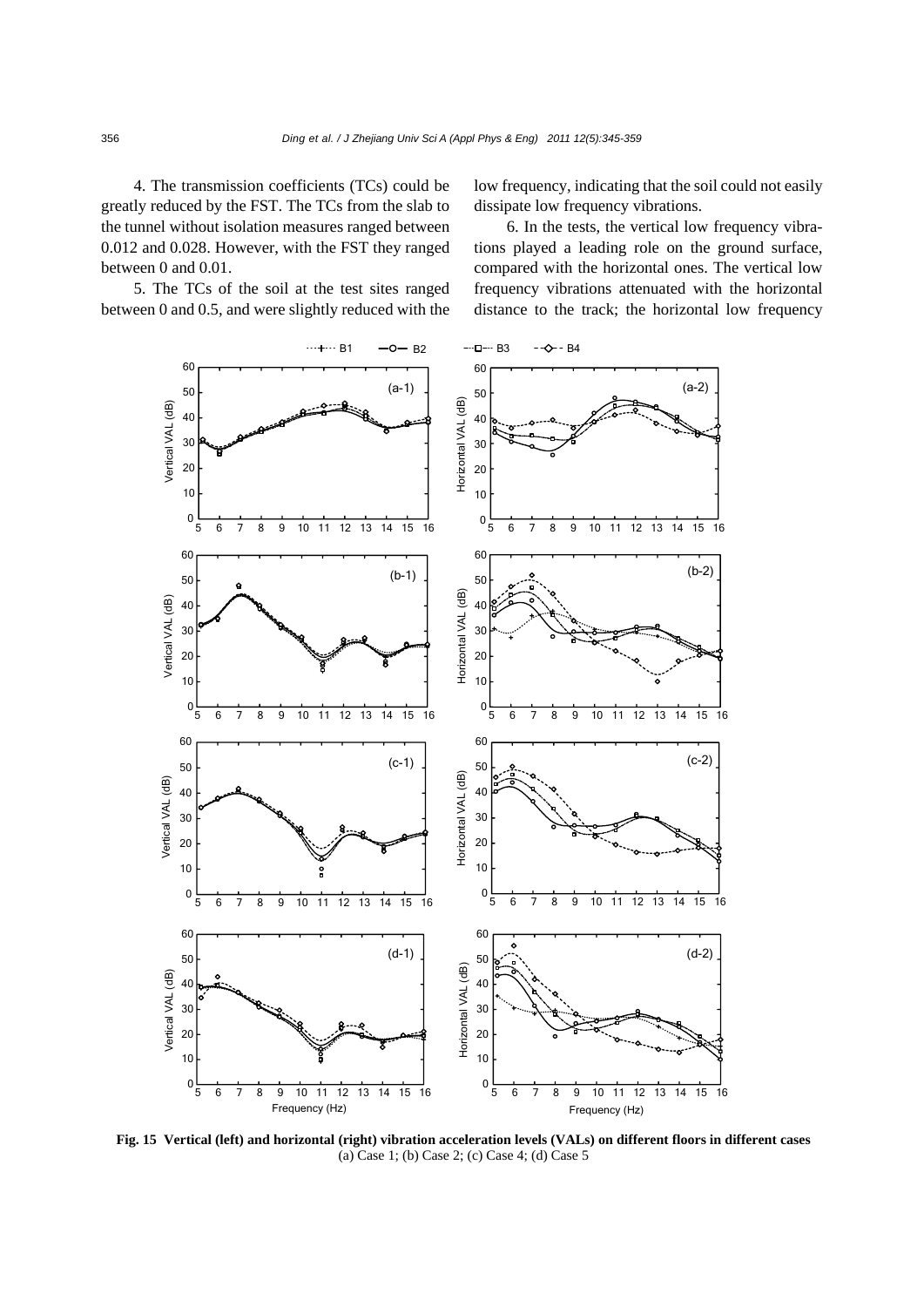vibrations undulated with the distance and became amplified within 40 m of the track. There was an amplification zone at around 20 m.

7. In the tests, the horizontal low frequency vibrations played a primary role in the vicinity of the building, rather than the vertical vibrations. The vertical low frequency vibrations varied moderately with the floor number and approximated on each floor; the horizontal low frequency vibrations markedly increased with the floor number at frequencies below 10 Hz, but decreased at frequencies above 10 Hz.



**Fig. 16 Vertical (left) and horizontal (right) vibration acceleration levels (VALs) as a function of the floor number at different frequencies in different cases** 

(a) Case 1; (b) Case 2; (c) Case 4; (d) Case 5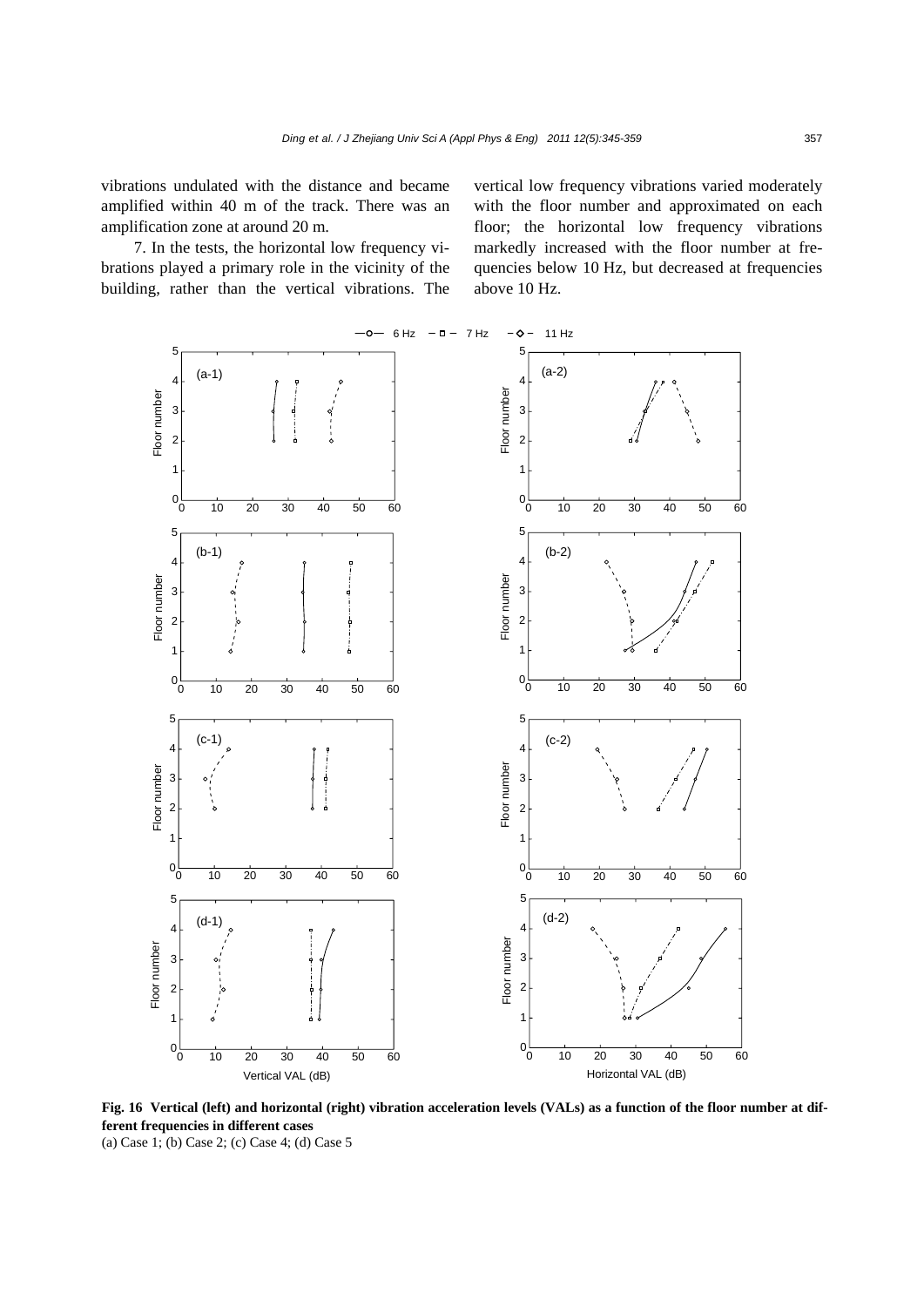

**Fig. 17 Vertical (left) and horizontal (right) insertion loss (IL) values at different positions**  (a) B2; (b) B4

#### **References**

- Cui, F., Chew, C.H., 2000. The effectiveness of floating slab track system—Part I. Receptance methods. *Applied Acoustics*, **61**(4):441-453. [doi:10.1016/S0003-682X(00) 00014-1]
- Degrande, G., Schevenels, M., Chatterjee, P., van de Velde, W., Hölscher, P., Hopman, V., Wang, A., Dadkah, N., 2006. Vibrations due to a test train at variable speeds in a deep bored tunnel embedded in London clay. *Journal of Sound and Vibration*, **293**(3-5):626-644. [doi:10.1016/j.jsv.2005. 08.039]
- Ding, D.Y., Liu, W.N., Zhang, B.C., Sun, X.J., 2008a. Modal analysis on the floating slab track. *Journal of the China Railway Society*, **30**(3):61-64 (in Chinese).
- Ding, D.Y., Gupta, S., Lombaert, G., Liu, W.N., Degrande, G., 2008b. The Prediction of Vibrations Induced by Underground Railway Traffic on Line 8 of Beijing Metro. Bilateral Project BIL/07/07, Report BWM-2008-22, K. U. Leuven, Belgium and Beijing Jiaotong University, China.
- Ding, D.Y., Gupta, S., Lombaert, G., Liu, W.N., Degrande, G., 2009. The Prediction of Vibrations Induced by Underground Railway Traffic on Line 15 of Beijing Metro. Bilateral Project BIL/07/07, Report BWM-2009-25, K. U. Leuven, Belgium and Beijing Jiaotong University, China.
- Ding, D.Y., Gupta, S., Liu, W.N., Lombaert, G., Degrande, G., 2010. Prediction of vibrations induced by trains on line 8 of Beijing metro. *Journal of Zhejiang University-SCIENCE A (Applied Physics & Engineering)*, **11**(4): 280-293. [doi:10.1631/jzus.A0900304]
- Gupta, S., Liu, W.F., Degrande, G., Lombaert, G., Liu, W.N., 2008. Prediction of vibrations induced by underground railway traffic in Beijing. *Journal of Sound and Vibration*, **310**(3):608-630. [doi:10.1016/j.jsv.2007.07.016]
- Kuo, C.M., Huang, C.H., Chen, Y.Y., 2008. Vibration characteristics of floating slab track. *Journal of Sound and Vibration*, **317**(3-5):1017-1034. [doi:10.1016/j.jsv.2008. 03.051]
- Liu, W.N., Zhang, H.R., Li, R.D., 2005a. Report on Environmental Vibration Measurements in Beijing Metro Line 1. Report 2005-12, Beijing Jiaotong University, Beijing, China (in Chinese).
- Liu, W.N., Ding, D.Y., Sun, X.J., Liu, W.F., 2005b. Study on Special Vibration Reduction Measures in Beijing Metro Line 4. Report 2005-08, Beijing Jiaotong University, Beijing, China (in Chinese).
- Liu, W.F., Gupta, S., Degrande, G., Liu, W.N., 2006. Numerical Modelling of Vibrations Induced by Underground Railway Traffic on Metro Line 4 in Beijing. Bilateral Project BIL/04/17, Report BWM-2006-08, K. U. Leuven, Belgium and Beijing Jiaotong University, China.
- Lombaert, G., Degrande, G., Vanhauwere, B., Vandeborght, B., François, S., 2006. The control of ground-borne vibrations from railway traffic by means of continuous floating slabs. *Journal of Sound and Vibration*, **297**(3-5): 946-961. [doi:10.1016/j.jsv.2006.05.013]
- London Transport Office of the Scientific Adviser, 1982. Vibration Measurement at Baker Street (Jubilee Line). London, UK.